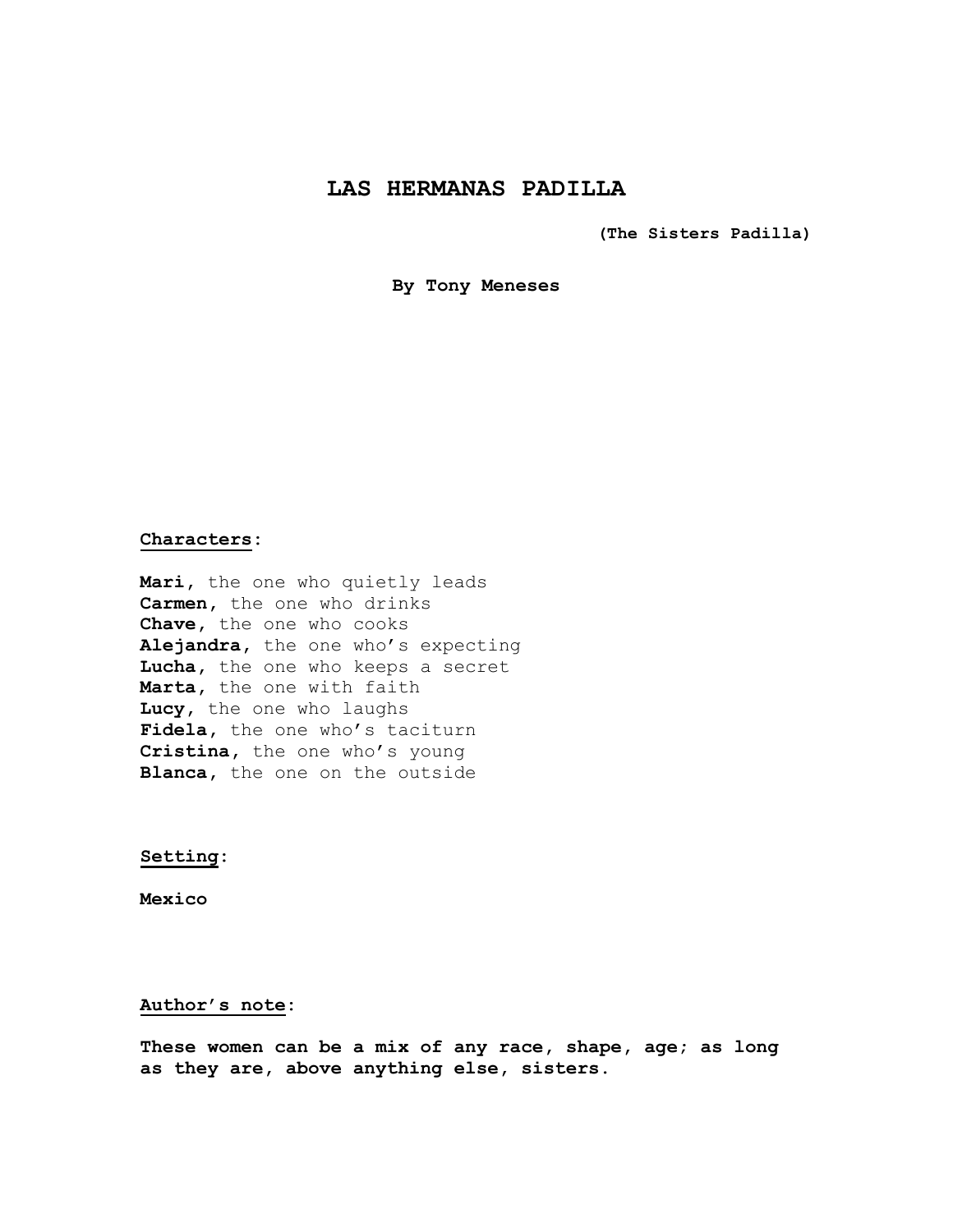**Scene One.**

## **Where Carmen Padilla Dances With Bottles and Cigarettes.**

(Five women stand on chairs, skirts lifted to their knees, each cautious of the floor. These women are Marta Padilla, Lucy Padilla, Cristina Padilla, Alejandra Padilla, and Carmen Padilla.)

(After a moment, there is a loud crash from off, followed by the sudden flurry of three women running into the room, chasing after a mouse. These women are Mari Padilla, Fidela Padilla, and Chave Padilla.)

#### MARI.

(Carrying a broom.) Oh! There it goes, there it goes!

CHAVE.

I see it I see it I see it!

(They run into another room, after the mouse. Another crash is heard. Carmen gets down from her chair, goes to pour herself a drink, calmly. She goes back to stand on her chair, drinks. All the women look at her, she notices. She cleans the corner of her mouth with her finger.)

CARMEN.

... I'm sorry, did you want one, too?

(Another crash. They all look.)

MARI. By the dresser! The dresser!

MARTA.

Oh, be careful!

LUCY. Was it the milk or the gas? The truck that killed your cat?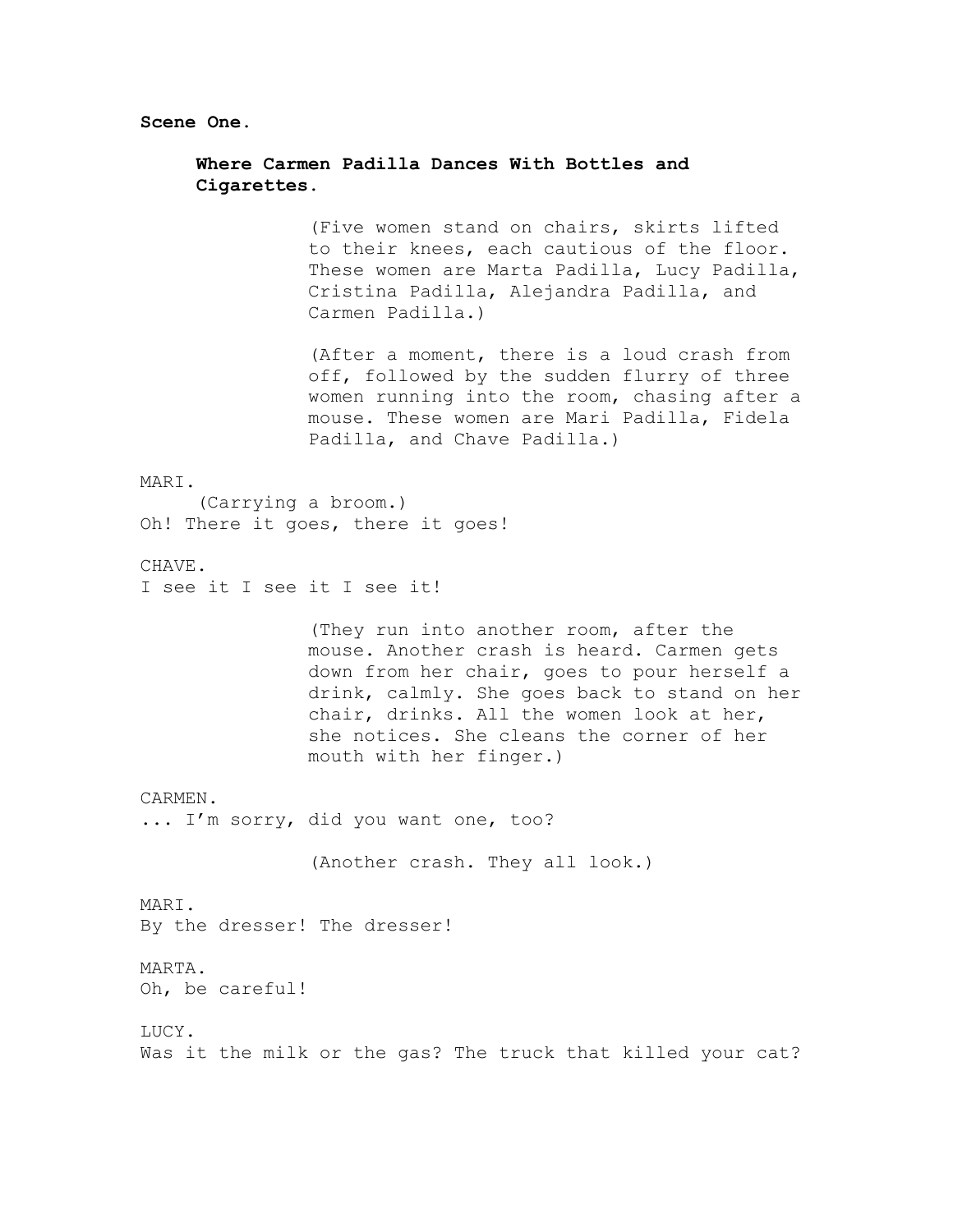CARMEN. Neither. She drowned in the kitchen sink. CRISTINA. She drowned? ALEJANDRA. That's terrible. MARI. Go! Under the bed! LUCY. I thought she was hit by a truck? CARMEN. No. She died while I was washing dishes one afternoon; I had stepped away for a cigarette-- MARTA. You really should quit. CARMEN. I stepped away for a cigarette-- (Looks at Marta, pointedly.) Smoked two, came back, and she was in the water, floating face down in the suds. ALEJANDRA. I'm sorry. CARMEN. Don't be. I'm pretty sure she did it on purpose. MARI. It's crawling up the curtains! LUCY. I could have sworn she was hit by a truck. CARMEN. Not my cat. LUCY. What am I thinking of then? Something got hit by a truck sometime back. No?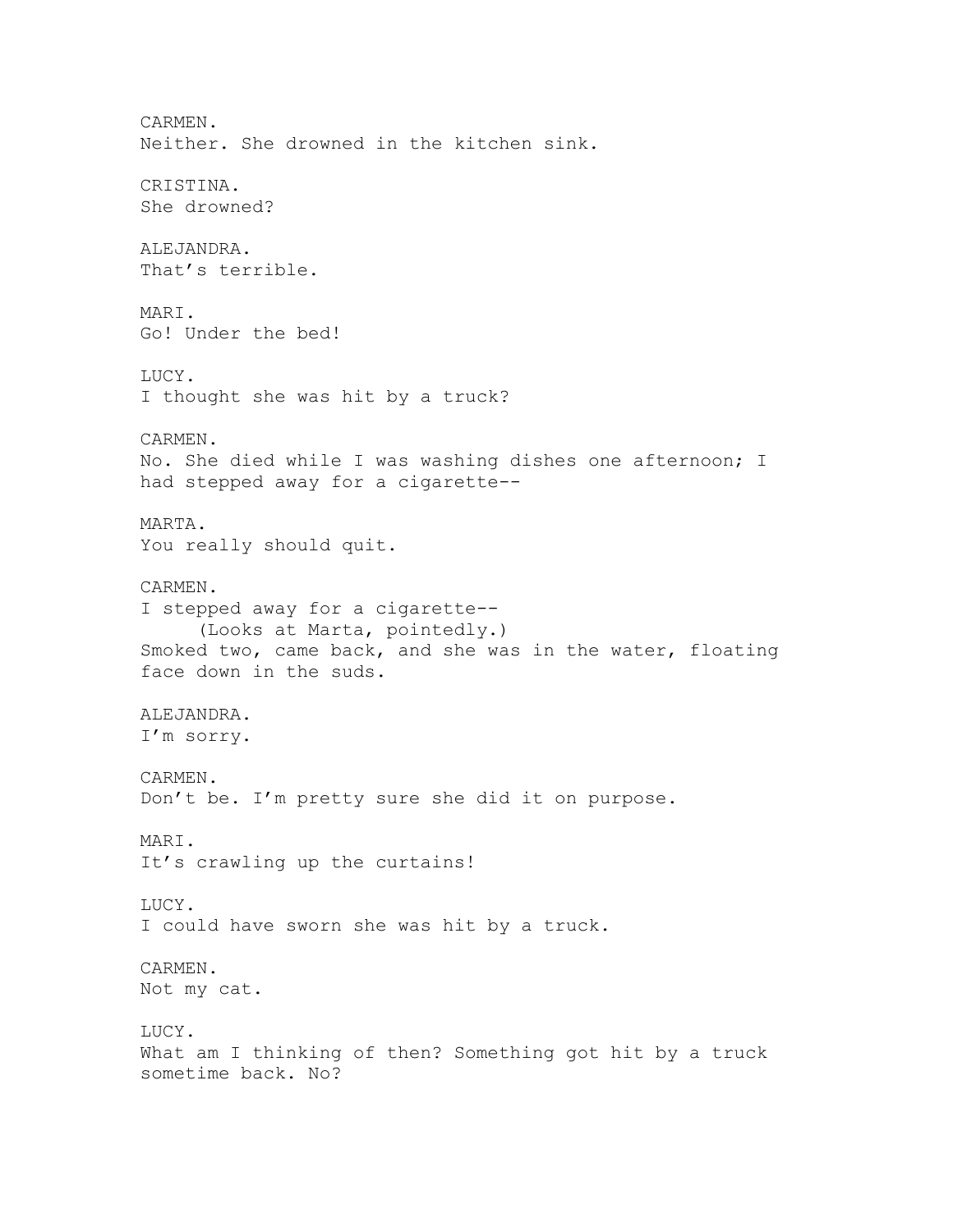MARTA. ... Wasn't it your great aunt? LUCY. Oh... I think you're right. (She laughs.) By the milk truck. It was the milk. I remember now. Well anyhow, a cat would be handy right about now. To catch the mouse and all. Too bad yours chose suicide. CARMEN. Too bad. (Another crash, something glass breaks.) ALEJANDRA. Is everything okay? MARI. We have it cornered! CHAVE. One two THREE! (A scuffle. Silence.) CARMEN. ... Mari? MARTA. Is it dead? It's probably dead. ALEJANDRA. Poor little mouse. MARTA. I'll pray for its soul. (Marta pulls out her rosary and begins to pray. Chave and Fidela return, the latter with her hands cupped together.) CHAVE. We got it. CARMEN. Oh, thank god.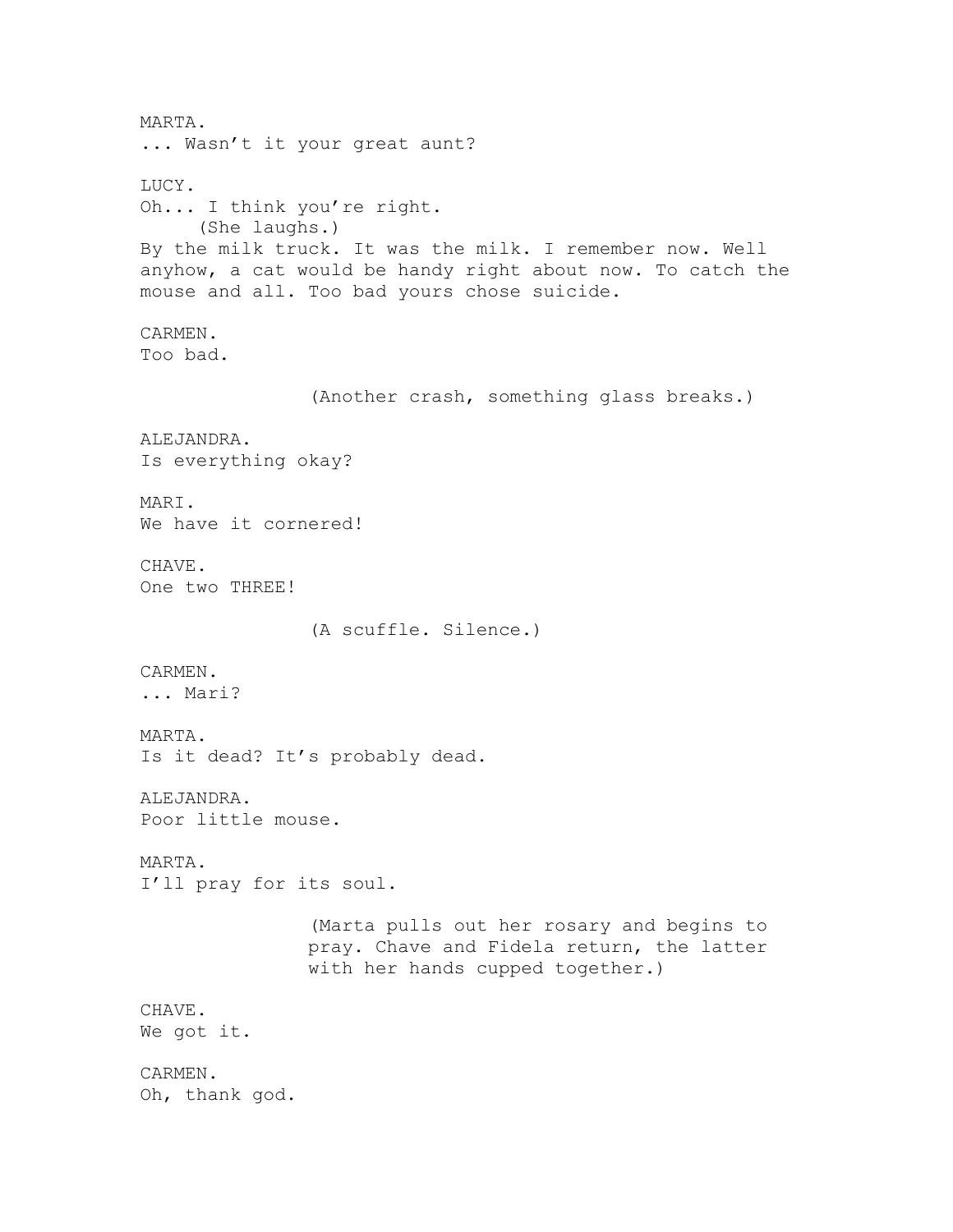(She steps down from her chair. The other women follow, save Marta, busy in prayer. Lucy and Cristina help Alejandra down from her chair.) CHAVE. Careful with her. Grab her arms. ALEJANDRA. I'm fine. (To Lucy and Cristina.) Thank you. LUCY. What broke? FIDELA. A liquor bottle. CARMEN. Was it empty? MARI. (As she enters.) The one on your nightstand, yes. I cleaned it up, don't worry. Where does your broom go? CARMEN. Oh, anywhere really. (Mari goes to put the broom away, Carmen goes to make herself another drink.) MARI. --Is something burning? CHAVE. Son of a bitch! (Chave rushes to the oven. Mari looks up at Marta, still standing on her chair, in prayer.) LUCY. She's busy.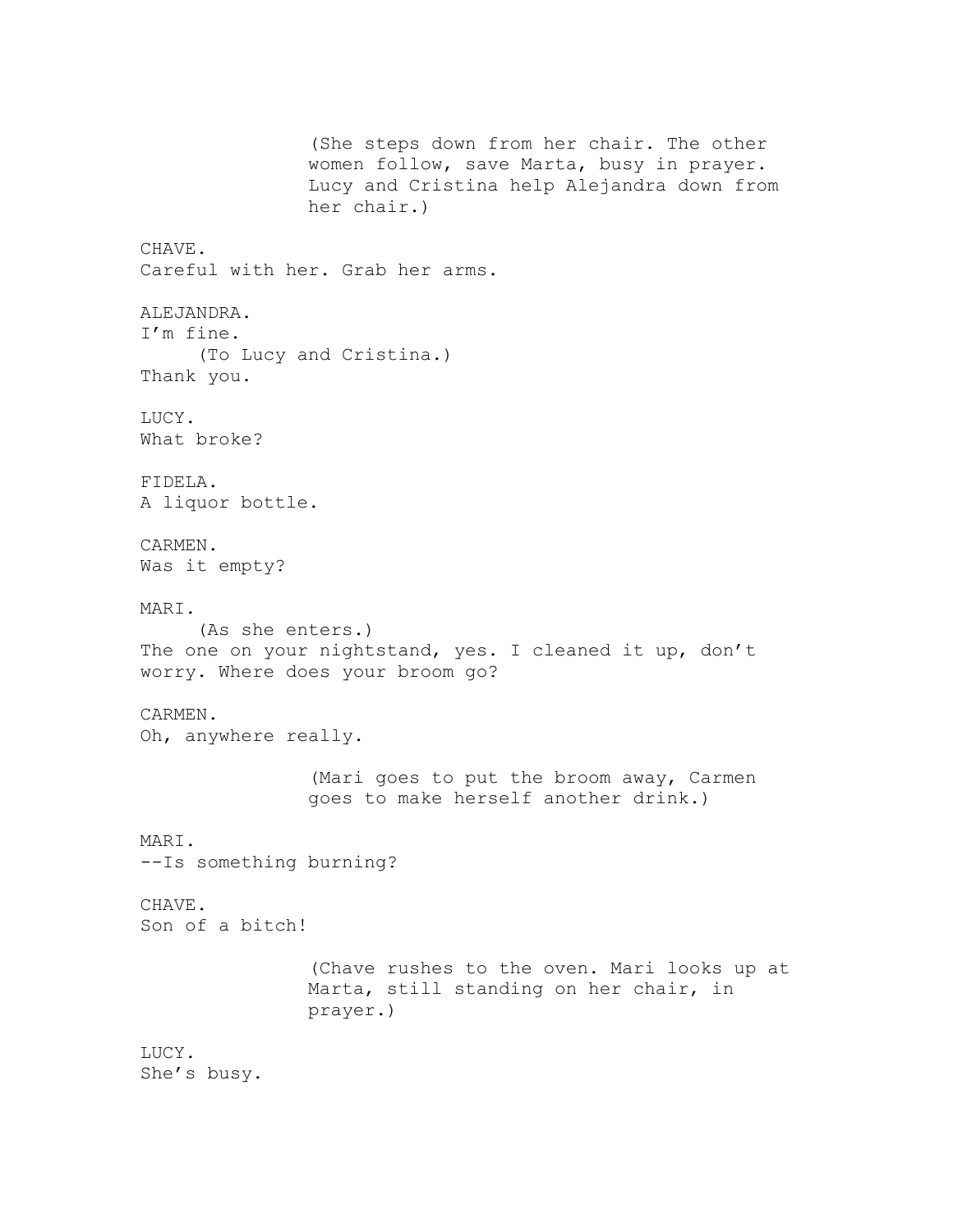MARI. So I see. CHAVE. (Removing a tray.) Is she not here yet? CARMEN. Who? CHAVE. Lucha. She said she'd be here at eight. It's nine-thirty. ALEJANDRA. I passed by her house on the way here. The lights were on. LUCY. Maybe she's just tired. She did say she hasn't been sleeping well lately. CARMEN. Hnh. None of us have... (All the women look at her.) CRISTINA. I had a dream last night. A good dream I think. LUCY. About what? CRISTINA. I don't remember exactly. I saw his face though. Is that a good sign? A sign that he's safe? MARI. Do you think so? (Cristina thinks. She nods.) MARI. Then he probably is. CARMEN. I dreamt my hair was made of shoe strings. What do you think that means?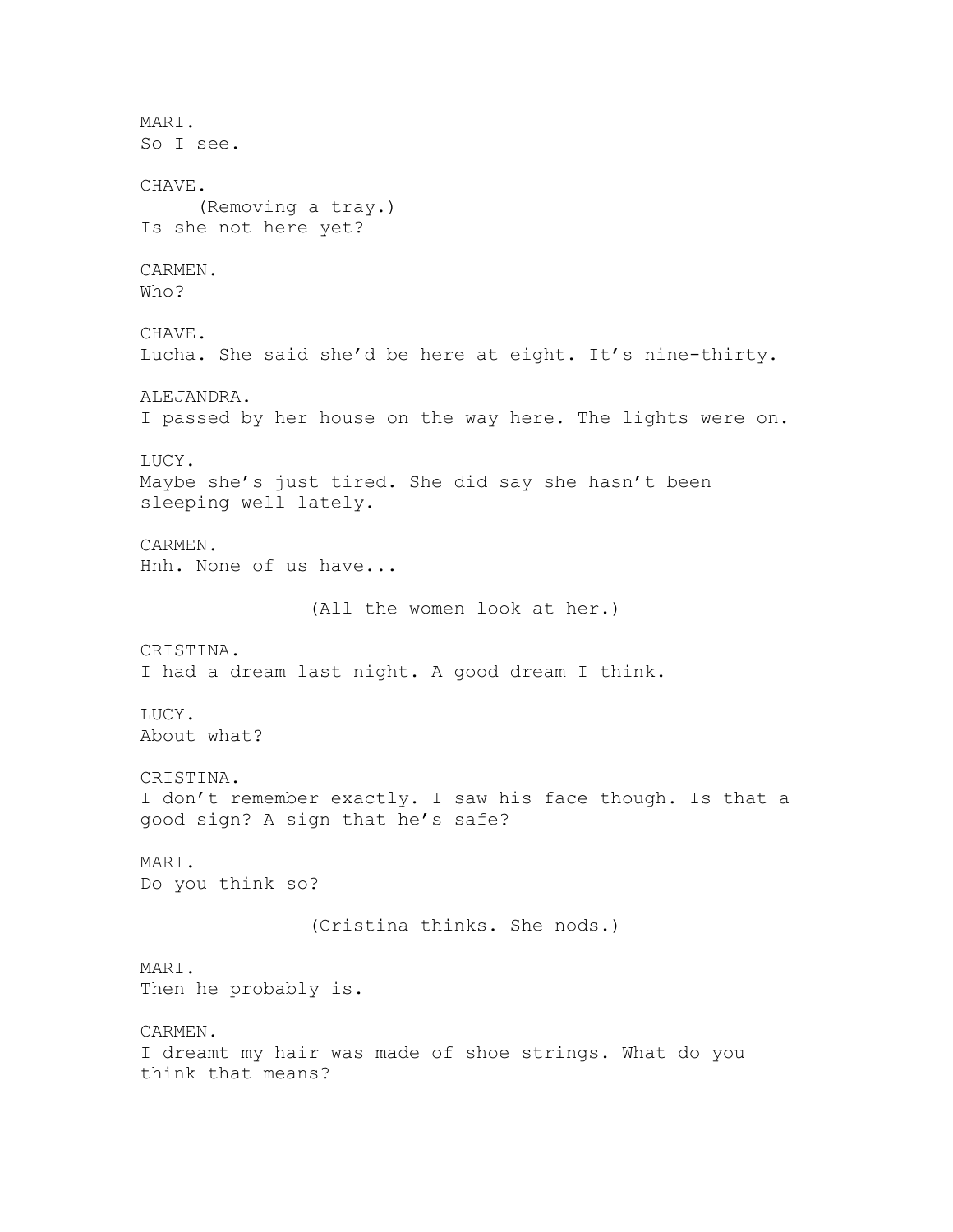MARI. What's the matter with you? CARMEN. (About to say something, possibly relevant.) -Pay me no mind, no mind at all. (Chave brings the tray to the table.) LUCY. Are they ruined? CHAVE. A little bit around the edges. Center's good. ALEJANDRA. Do they have cinnamon? The baby never lets me sleep when I eat cinnamon. CHAVE. Just sugar, don't worry. (Alejandra eats a sopapilla. Cristina tries one too. Carmen lights a cigarette.) CHAVE. Carmen! CARMEN. What? CHAVE. You have to ask? CARMEN. I'm going, I'm going. Hold your breath, Alejandra. Don't want that baby coming out with a taste for vice. (She goes to her room.) CRISTINA. Why did we have to come here? ALEJANDRA. She's lonely. CRISTINA. Lots of people are lonely. And they don't act that way.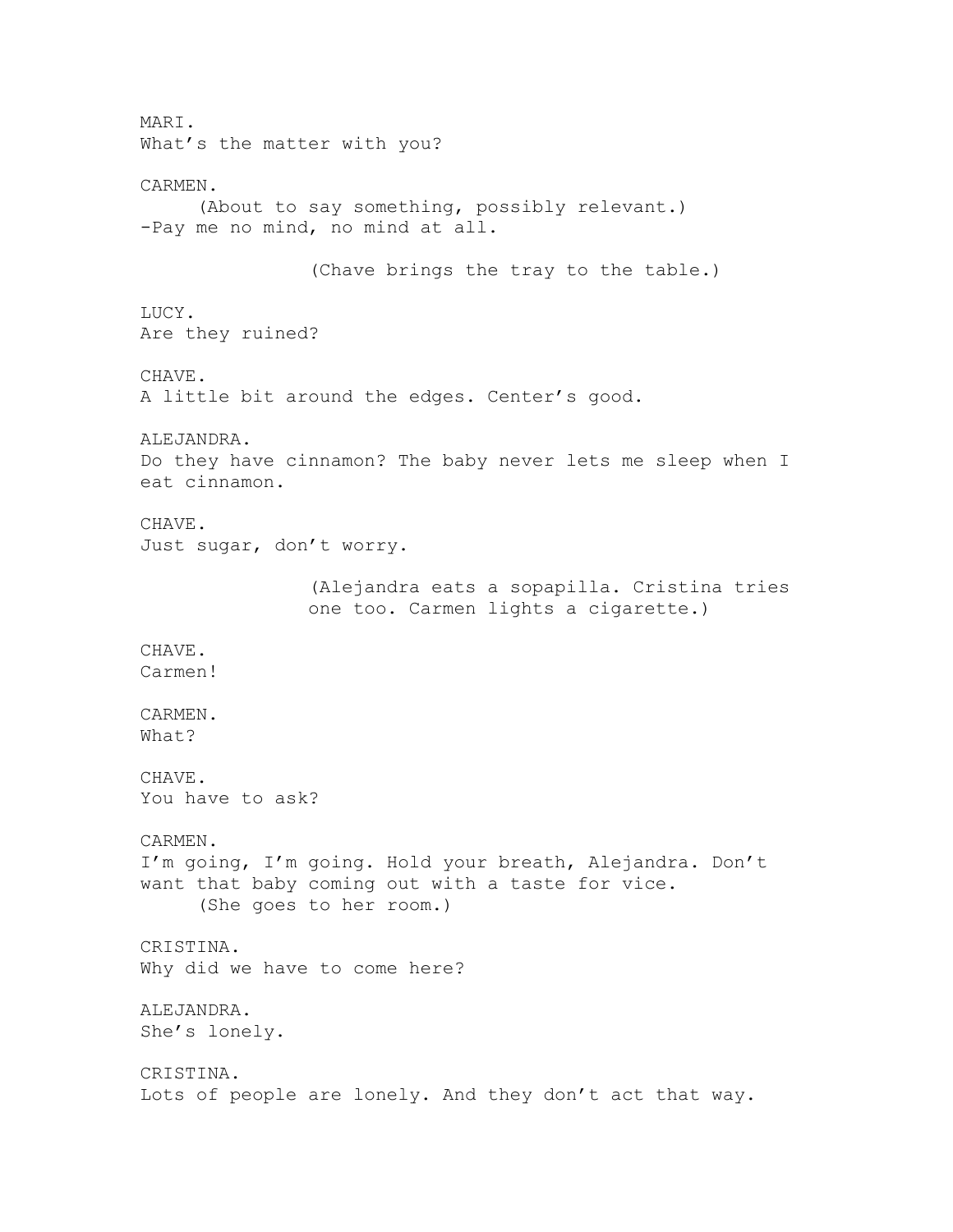MARI. It's because she's losing hope. LUCY. Do you think? MARI. She's family. I can tell. CHAVE. What a night, huh? LUCY. No kidding. (She laughs.) ALEJANDRA. I think I might head home actually. She obviously wants to be alone. MARI. Are you sure? ALEJANDRA. There's no reason why we should force our company on her if she doesn't want it. I could use some rest anyway. LUCY. Here, I'll walk you home. CRISTINA. I'll go too. LUCY. Are the kids still at that birthday party? MARI. Around the corner, yes. LUCY. (To Alejandra.) I need to get my girls. ALEJANDRA. I can go with you, I don't mind.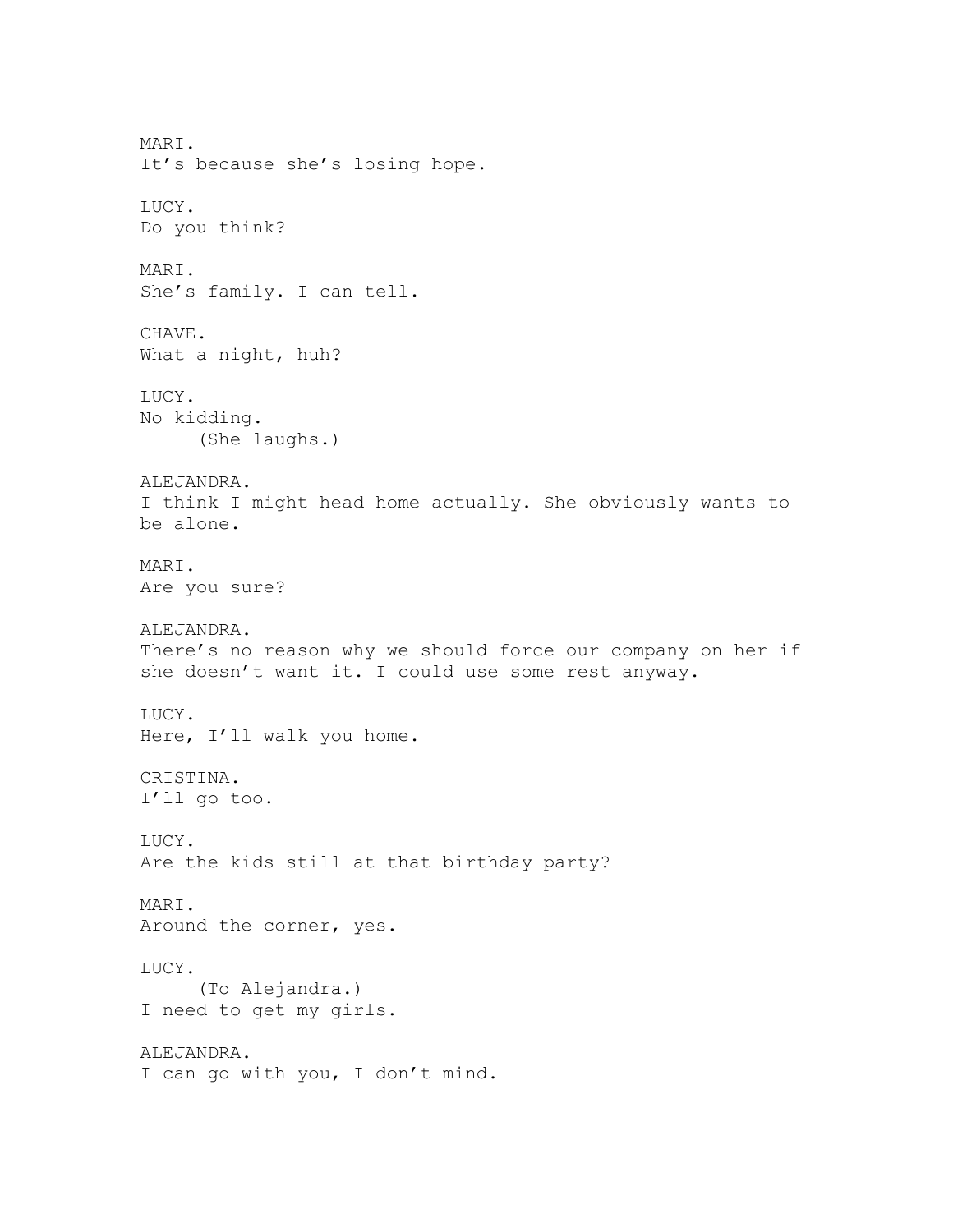LUCY. I hope they haven't kicked any boys in the balls. They think it's really funny. (She laughs.) It might be. I haven't decided. MARI. Tell Romy I'll be there soon. LUCY. Sure will. (Carmen returns, with her cigarette and a bottle.) CHAVE. I thought that bottle broke? CARMEN. I found another inside the mattress stuffing. Lucky me. Where are you going? ALEJANDRA. Home. CARMEN. What? You just got here. LUCY. She's tired. I think we all are. CARMEN. I'm tired! You don't see me going to bed. Who needs beauty rest, Alejandra? You weigh more than a whale on land and you're still the gorgeous one. CRISTINA. (Not picking up on the joke.) She isn't fat, Carmen. She's expecting. CARMEN. I could be too. You don't know. (Drinks.) Come, let's sit down, just us girls, and talk the night away. What do you say? Doesn't that sound fun? We can talk about art and culture, share anecdotes, or we can talk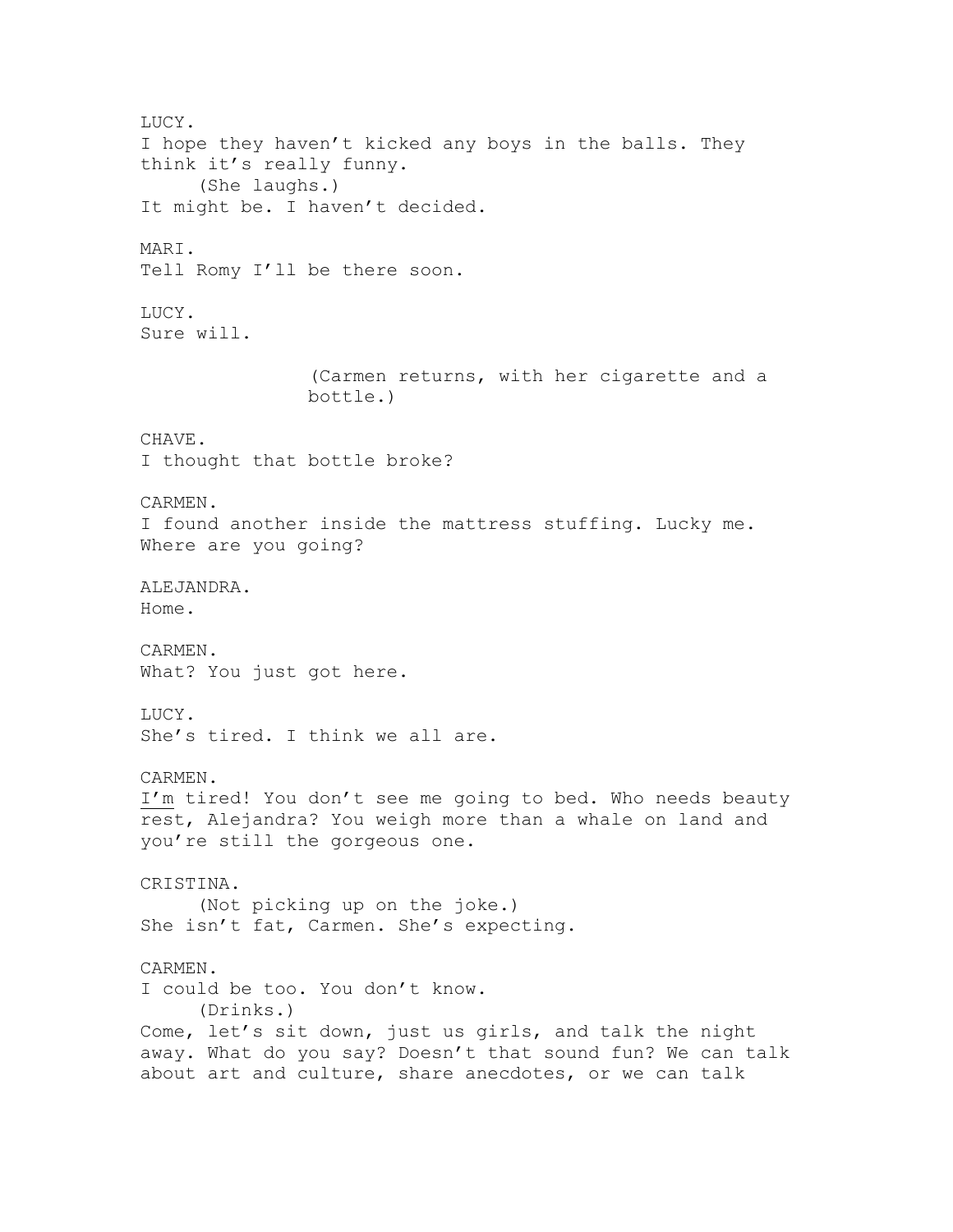about how much we wish our husbands didn't die today. That is what you want, no? Isn't that why you're here? MARI. That's not what why we're here. ALEJANDRA. I'm going. If Lucha shows up, tell her I'm sorry for leaving so early. CARMEN. Alejandra, come now, I didn't mean-ALEJANDRA. You've been drinking. So I forgive you. But I'm tired now. You can talk to me tomorrow if you want. When you're not being so thoughtless. CARMEN. Don't leave, come on. (She starts to cross over to her, she stumbles, recovers her footing.) CARMEN. I'm not falling; I'm dancing. (She does a little sway.) CARMEN. Always dancing in this house... (They all look at her dance. It is simple, and naked. It says more than any of her words could right now.) MARTA. Amen. (She steps down from her chair. Carmen snaps out of her dance.) MARTA. I trust that although it is a dirty and unattractive creature, its spirit will still be guided to salvation. I prayed that it will.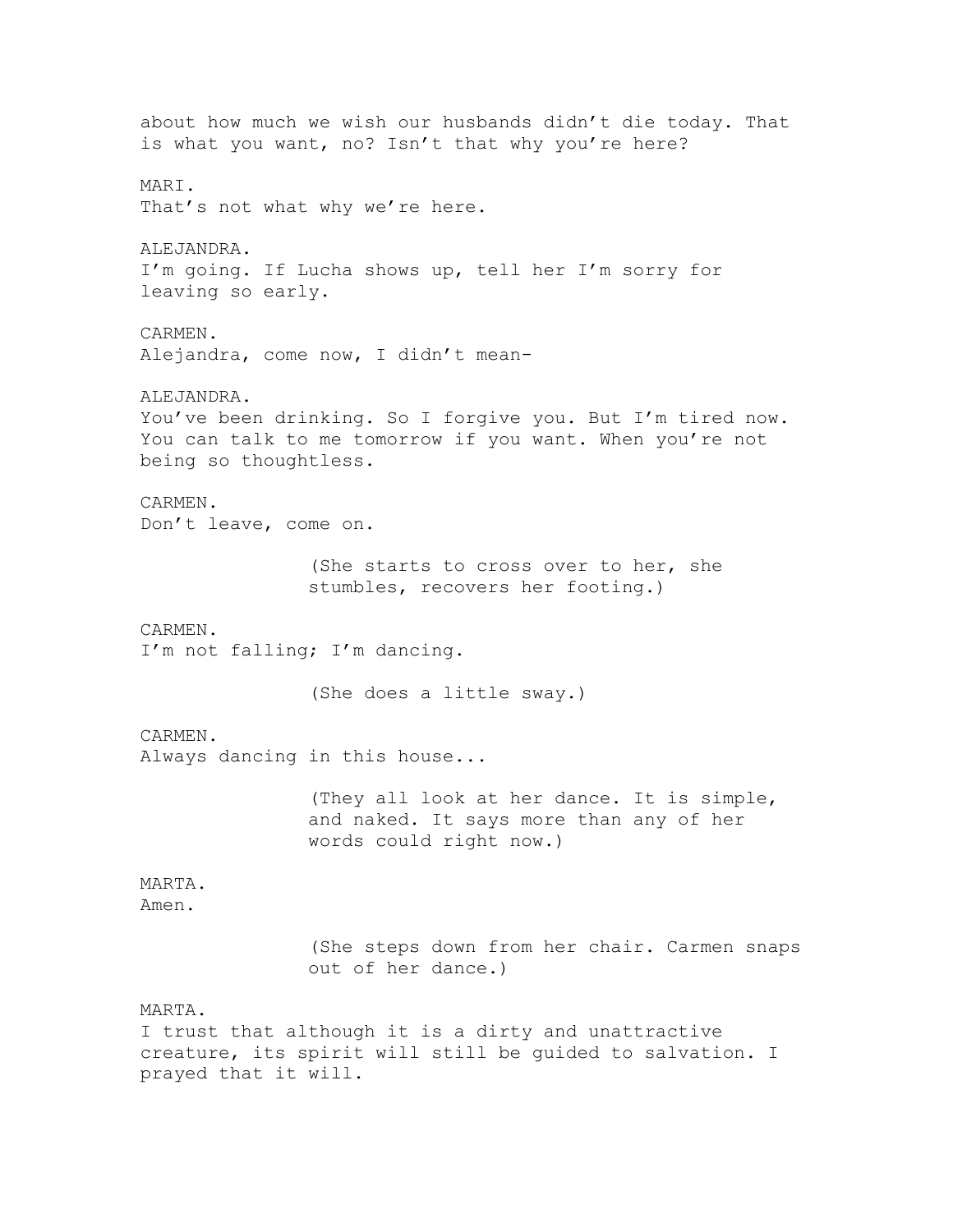CARMEN. How very beautiful. (Drinks.) MARTA. No living thing in this world is beyond God's reach, Carmen. I don't know how many times I have to remind you. CARMEN. Why stop now? FIDELA. It's not dead. ALEJANDRA. What? LUCY. What do you mean? FIDELA. The mouse. MARTA Where is it then? FIDELA. (Lifts her cupped hands.) Here. (All the women who were on chairs take a step back, away from her.) CHAVE. Fidela, you can let it outside now. FIDELA. Oh. MARI. I'll get the door. Come on, Fidela. (Mari and Fidela cross to the door, Mari opens it. Lucha stands in the doorway.) LUCY. Lucha.